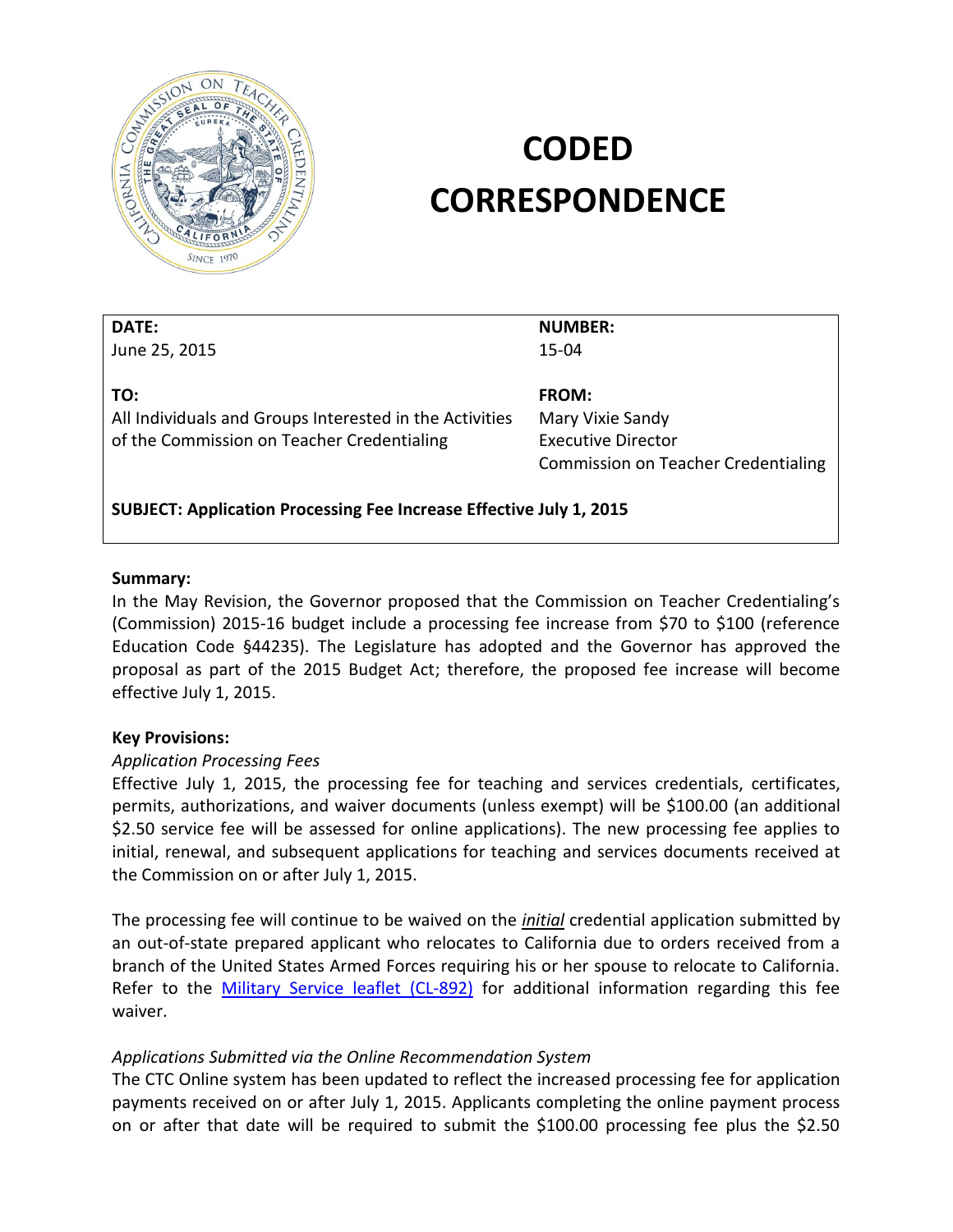service fee, even if the recommending program sponsor completed the online recommendation before July 1, 2015.

# *Paper Applications*

Paper applications postmarked before July 1, 2015 will be accepted with the \$70.00 processing fee. However, paper applications postmarked on or after July 1, 2015 will be returned for insufficient fees if the enclosed payment is less than \$100.00.

## *Certificate of Clearance Fees and Credits*

The processing fee for a Certificate of Clearance (COC) is \$50.00 (with an additional \$2.50 service fee assessed for online applications) effective July 1, 2015. The fee credit for a COC issued on the basis of the \$100.00 processing fee will be \$50.00 if requested at the time an individual applies for an initial teaching or services credential. The COC fee credit will be considered "used" if not requested at the time the initial teaching or services credential is issued or when the COC expires, whichever occurs first.

# *Certificate of Eligibility Credit*

The processing fee to upgrade a Certificate of Eligibility (Administrative Services or Education Specialist Instruction) is one-half the processing fee in effect at the time the application for the preliminary/Level I is submitted. Therefore, the processing fee to upgrade a Certificate of Eligibility to a Preliminary Administrative Services Credential or a Level I Education Specialist Instruction Credential on or after July 1, 2015 is \$50.00, regardless of the amount paid at the time the Certificate was issued.

# *Request for Restriction Change*

Effective July 1, 2015, the processing fee required at the time an employing agency requests a restriction change on a permit or waiver or when a program sponsor requests a restriction change on an intern credential is \$50.00. The \$50.00 processing fee for restriction changes is only available with the submission of a paper application. The full \$100.00 processing fee plus the \$2.50 service charge will be required for restriction changes submitted via the CTC Online system.

# *Child Development Permit Upgrades*

Regulations allow the holder of an initially issued Child Development Permit to upgrade to a more advanced permit within three years of the issuance date of the permit held for one-half of the processing fee in effect at the time that the application is submitted. Effective July 1, 2015, the processing fee required for individuals who upgrade from an initially issued Child Development Permit to a more advanced permit will be \$50.00.

# *Certificate of Completion of Staff Development*

The statutory processing fee for the Certificate of Completion of Staff Development (CCSD) is set at \$45.00 [reference Education Code §44253.11(e)]. Therefore, the CCSD processing fee will remain at \$45.00.

## **Important Dates:**

*July 1, 2015 –* Effective date for application processing fee increase.